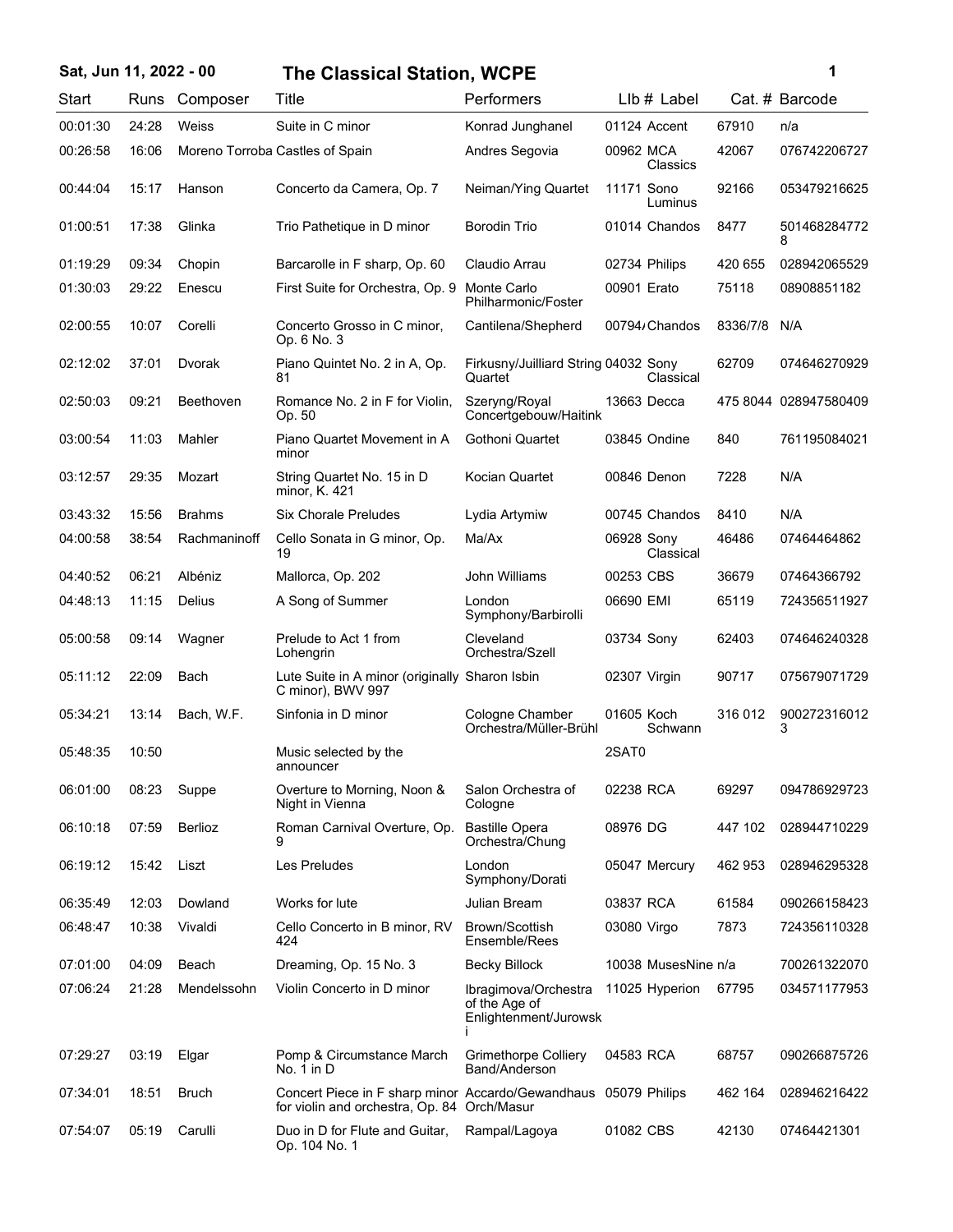| Sat, Jun 11, 2022 - 08 |       |              | <b>The Classical Station, WCPE</b>                                                        |                                                     |              |                                                    |         | 2                     |
|------------------------|-------|--------------|-------------------------------------------------------------------------------------------|-----------------------------------------------------|--------------|----------------------------------------------------|---------|-----------------------|
| Start                  | Runs  | Composer     | Title                                                                                     | Performers                                          |              | LIb # Label                                        |         | Cat. # Barcode        |
| 08:01:01               | 06:17 | Shostakovich | Festive Overture, Op. 96                                                                  | <b>Moscow</b><br>Philharmonic/Smith                 |              | 02726 Sheffield<br>Lab                             | 27      | 014391002727          |
| 08:08:33               | 03:38 | Williams     | "The Magic Tree" from The<br><b>Empire Strikes Back</b>                                   | National<br>Philharmonic/Gerhardt                   |              | Downk Varese<br>Sarabande                          | n/a     | n/a                   |
| 08:13:26               | 08:23 | Strauss Jr.  | Accelerations                                                                             | Vienna<br>Philharmonic/Kleiber                      | 09636 Sony   |                                                    | 062     | 88697952 886979520622 |
| 08:24:19               | 08:09 | Granados     | Allegro de concierto                                                                      | Alicia de Larrocha                                  |              | 00363 London                                       | 410 288 | 028941028822          |
| 08:33:43               | 15:50 | Strauss, R.  | Horn Concerto No. 1 in E flat                                                             | Bloom/Cleveland<br>Orch/Szell                       | 04949 Sonv   |                                                    | 63123   | n/a                   |
| 08:50:48               | 02:58 | Copland      | Fanfare for the Common Man                                                                | <b>Boston Pops/Williams</b>                         |              | 03875 Philips                                      | 454 391 | 028945439129          |
| 08:55:01               | 04:24 |              | Music selected by the<br>announcer                                                        |                                                     | 2SAT0        |                                                    |         |                       |
| 09:01:15               | 16:21 | Strauss, R.  | Don Juan, Op. 20 (Symphonic<br>Poem)                                                      | London<br>Symphony/Abbado                           | 00636 DG     |                                                    | 410 518 | 028941051820          |
| 09:18:51               | 21:04 | Stamitz, K.  | Cello Concerto No. 2 in A                                                                 | Benda/Prague<br><b>Chamber Orchestra</b>            |              | 06913 Naxos                                        |         | 8.550865 730099586528 |
| 09:41:45               | 17:41 | Verdi        | Selections from La traviata, Act Cincinnati Pops/Kunzel 03359 Telarc<br>I (for orchestra) |                                                     |              |                                                    | 80364   | 089408036422          |
| 10:01:16               | 49:06 | Beethoven    | Symphony No. 3 in E flat, Op.<br>55 "Eroica"                                              | Berlin<br>Philharmonic/Rattle                       |              | 13173 Berliner<br>Philharmon<br>iker<br>Recordings | 160091  | 426030618091          |
| 10:52:12               | 07:14 | Tchaikovsky  | Elegy for String Orchestra                                                                | Indianapolis<br>Symphony/Leppard                    | 02781 Koss   |                                                    | 2216    | 021299022160          |
| 11:01:16               | 09:39 | Giuliani     | Gran Sonata Eroica, Op. 150                                                               | David Russell                                       |              | 08180 Telarc                                       | 80525   | 089408052521          |
| 11:12:10               | 20:57 | Haydn        | Symphony No. 059 in A, "Fire"                                                             | L'Estro<br>Armonico/Solomons                        | 01110 Sony   |                                                    | 37861   | 07464378612           |
| 11:34:57               | 24:31 | Mozart       | Flute Concerto No. 1 in G, K.<br>313                                                      | Linde/Linde Consort                                 | 03039 Virgin |                                                    | 61176   | 724356117624          |
| 12:01:18               | 26:05 | Strauss, R.  | Death and Transfiguration, Op.<br>24                                                      | Pittsburgh<br>Symphony/Honeck                       |              | 11763 Reference 707<br>Recordings                  |         | 030911270728          |
| 12:28:38               | 20:00 | Bach, C.P.E. | Oboe Concerto in E flat                                                                   | Holliger/English<br>Chamber<br>Orchestra/Leppard    |              | 03995 Philips                                      | 442 592 | 028944259223          |
| 12:50:28               | 08:57 |              | Music selected by the<br>announcer                                                        |                                                     | 2SAT1        |                                                    |         |                       |
| 13:00:00               | 06:30 |              | Met Opera Broadcast Opening                                                               |                                                     | MetLiv       |                                                    |         |                       |
| 13:06:30               | 93:00 |              | Met Opera: Stravinksy's The<br>Rake's Progress                                            |                                                     | MetLiv       |                                                    |         |                       |
| 14:39:30               | 31:00 |              | Met Opera Broadcast: First<br>Intermission                                                |                                                     | MetLiv       |                                                    |         |                       |
| 15:07:30               | 65:00 |              | Met Opera: Stravinksy's The<br>Rake's Progress                                            |                                                     | MetLiv       |                                                    |         |                       |
| 16:12:30               | 07:30 |              | Met Opera Broadcast: Closing                                                              |                                                     | MetLiv       |                                                    |         |                       |
| 16:22:30               | 19:53 | Schubert     | String Quartet No. 10 in E flat, Fine Arts Quartet<br>D. 87                               |                                                     |              | 04503 Boston<br>Skyline                            | 143     | n/a                   |
| 16:43:38               | 15:44 | Strauss Jr.  | Tales from the Vienna Woods                                                               | New York<br>Philharmonic/Bernstein                  | 10861 Sony   | Classical                                          | 46710   | 07464467102           |
| 17:01:12               | 10:39 | Mahler       | Adagietto from Symphony No.<br>5 in C sharp minor                                         | New Century Chamber 09852 NSS Music 10<br>Orchestra |              |                                                    |         | 853373001108          |
| 17:13:06               | 07:49 | Purcell      | Sonata in G minor                                                                         | King's Consort                                      | 12204 Vivat  |                                                    | 106     | 079943911468<br>5     |
| 17:22:45               | 07:34 | Sor          | Variations on a Theme by<br>Mozart, Op. 9                                                 | Christopher Parkening 00856 EMI                     |              |                                                    | 49404   | 077774940429          |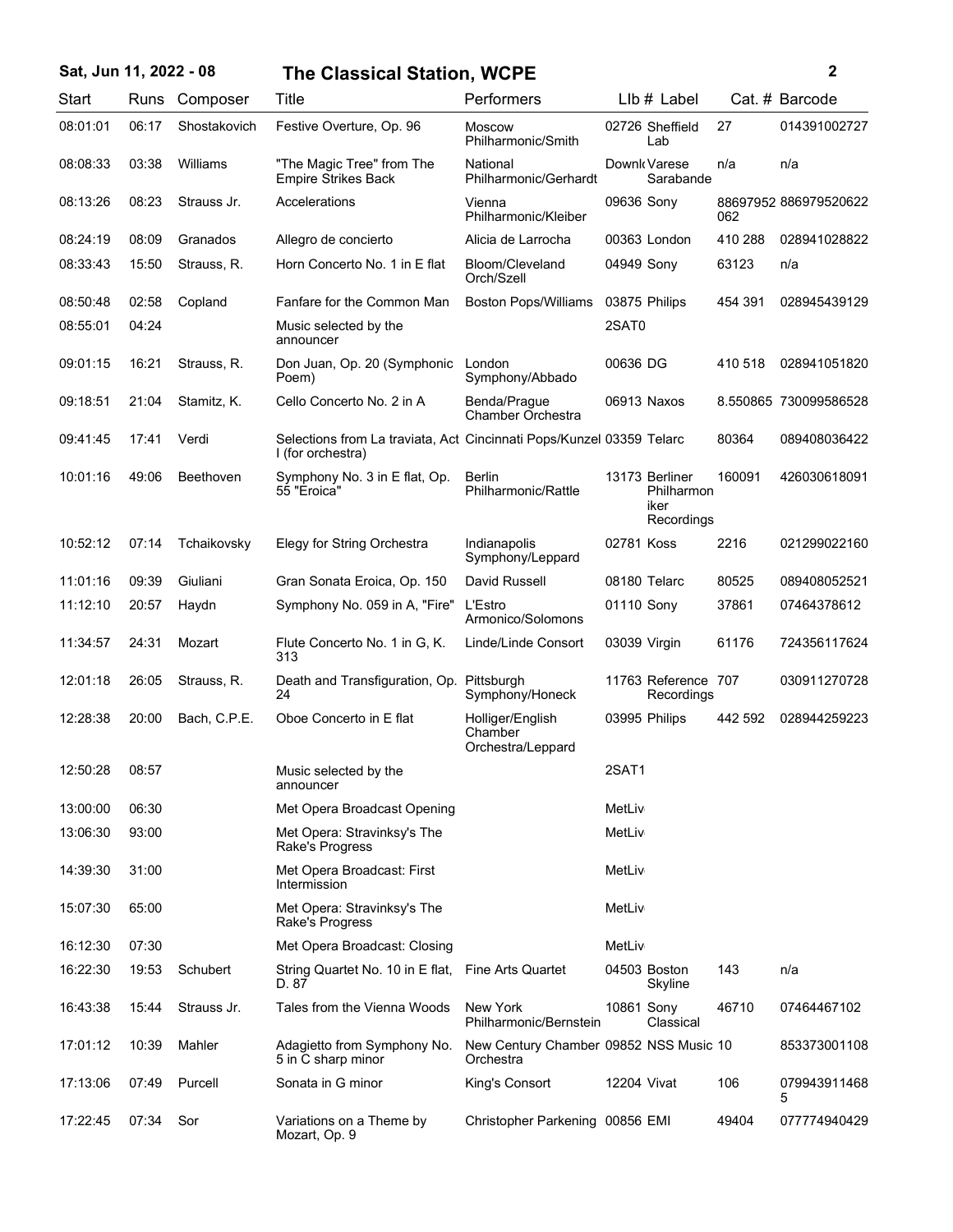| Sat, Jun 11, 2022 - 17 |       |                  | <b>The Classical Station, WCPE</b>                                                                      |                                                             |              |                                        |                          | 3                                      |
|------------------------|-------|------------------|---------------------------------------------------------------------------------------------------------|-------------------------------------------------------------|--------------|----------------------------------------|--------------------------|----------------------------------------|
| Start                  | Runs  | Composer         | Title                                                                                                   | Performers                                                  |              | LIb # Label                            |                          | Cat. # Barcode                         |
| 17:31:34               | 16:51 | Chausson         | Poéme, Op. 25                                                                                           | Boutellis-Taft/Royal<br>Philharmonic<br>Orchestra/van Steen |              | PV129 Aparte                           | 234                      | 505108315465<br>9                      |
| 17:49:40               | 09:45 |                  | Music selected by the<br>announcer                                                                      |                                                             | 2SAT1        |                                        |                          |                                        |
| 18:01:15               | 04:27 | Pachelbel        | Canon in D                                                                                              | English<br>Concert/Pinnock                                  | 00412 Archiv |                                        | 415 518                  | 028941551825                           |
| 18:06:42               | 06:52 | Tchaikovsky      | Waltz of the Flowers from The<br>Nutcracker, Op. 71                                                     | London<br>Symphony/Previn                                   |              | 05298 Classic CD N/A                   |                          | N/A                                    |
| 18:14:34               | 14:43 | Gershwin         | Rhapsody in Blue                                                                                        | Previn/London<br>Symphony                                   | 00574 EMI    |                                        | 47161                    | N/A                                    |
| 18:30:17               | 07:00 | Grieg            | Wedding Day at Troldhaugen<br>from Lyric Pieces, Op. 65                                                 | Eva Knardahl                                                | 01107 BIS    |                                        | 106                      | 731859000106<br>6                      |
| 18:38:17               | 05:27 | <b>Beethoven</b> | 1st mvt (Adagio sostenuto)<br>from Piano Sonata No. 14 in C<br>sharp minor, Op. 27 No. 2<br>"Moonlight" | Maria Joao Pires                                            |              | 12312 Warner<br>Classics               | 75562                    | 01902959 019029597556<br>2             |
| 18:44:44               | 03:22 | Rachmaninoff     | Prelude in G, Op. 32 No. 5                                                                              | <b>Vladimir Horowitz</b>                                    | 01765 RCA    |                                        | 7754                     | 078635775426                           |
| 18:49:06               | 10:01 | Gershwin         | Lullaby for Strings                                                                                     | <b>Moscow</b><br>Philharmonic/Kitayenk<br>o                 |              | 02726 Sheffield<br>Lab                 | 27                       | 014391002727                           |
| 19:00:57               | 03:20 | Elgar            | Nimrod from Enigma<br>Variations, Op. 36                                                                | Royal Liverpool<br>Philharmonic/Groves                      | 01782 EMI    |                                        | 62528                    | 077776252827                           |
| 19:05:32               | 23:31 | Beethoven        | Piano Sonata No. 17 in D<br>minor, Op. 31 No. 2 "Tempest"                                               | John O'Conor                                                | 05587 Telarc |                                        | 80160                    | 089408016028                           |
| 19:30:18               | 08:23 | Chopin           | Ballade No. 3 in A flat, Op. 47                                                                         | Jorge Bolet                                                 |              | 01448 London                           | 417 651                  | 028941765123                           |
| 19:39:56               | 14:13 | Purcell          | Suite from King Arthur                                                                                  | Balsom/English<br>Concert/Pinnock                           | 10418 EMI    |                                        | 40329                    | 509994403292<br>0                      |
| 19:55:24               | 05:10 | Waldteufel       | Estudiantina                                                                                            | Cincinnati Pops/Kunzel 01206 MMG                            |              |                                        | 10025                    | 04716300252                            |
| 20:02:24               | 25:25 | Saint-Saëns      | Piano Concerto No. 4 in C<br>minor, Op. 44                                                              | Johannesen/Radio<br>Luxembourg<br>Orchestra/Kontarsky       | 02258 Vox    |                                        | 7201                     | 04716372012                            |
| 20:29:04               | 26:47 | Prokofiev        | Peter and the Wolf, Op. 67                                                                              | Attenborough/BBC<br>Philharmonic/Tortelier                  | 05548 BBC    |                                        | MM94                     | n/a                                    |
| 20:57:06               | 02:38 | Puccini          | Donna non vidi mai from<br>Manon Lescaut                                                                | Pavarotti/National<br>Philharmonic/Fabritiis                | 11780 Decca  |                                        | 19228                    | 028947862086                           |
| 21:01:14               | 12:35 | Waldteufel       | La Barcarolle, a waltz                                                                                  | <b>Slovak State</b><br>Philharmonic/Walter                  |              |                                        |                          | 04125 Marco Polo 8.223684 730099368421 |
| 21:15:04               | 16:55 | <b>Britten</b>   | Variations and Fugue on a<br>Theme of Purcell, Op. 34                                                   | North Carolina<br>Symphony/Llewellyn                        | 06621 North  | Carolina<br>Symphony ra                | www.ncsy n/a<br>mphony.o |                                        |
| 21:33:14               | 19:17 | <b>Brahms</b>    | Piano Trio No. 3 in C minor,<br>Op. 101                                                                 | <b>Trio Solisti</b>                                         |              | 09056 Marquis                          | 13292                    | 774718132925                           |
| 21:53:46               | 05:33 | Bizet            | Au fond du temple saint from<br>Les pecheurs des perles (The<br>Pearl Fishers)                          | Domingo/Milnes/Londo 03392 RCA<br>n<br>Symphony/Guadagno    |              |                                        | 62595                    | 090266259526                           |
| 22:01:09               | 21:02 | Mozart           | Clarinet Trio in E flat, K. 498<br>"Kegelstatt"                                                         | Stoltzman/Ax/Ma                                             | 02937 Sony   | Classical                              | 57499                    | 074645749921                           |
| 22:23:26               | 04:07 | Fauré            | Berceuse, Op. 16                                                                                        | Velinzon/Seattle<br>Symphony/Morlot                         |              | 11964 Seattle<br>Symphony<br>Orchestra | 1004                     | 855404005034                           |
| 22:28:48               | 05:56 | Granados         | Spanish Dance No. 4,<br>"Villanesca"                                                                    | Christopher Parkening 00856 EMI                             |              |                                        | 49404                    | 077774940429                           |
| 22:35:59               | 12:36 | Bach             | Italian Concerto in F, BWV 971 Angela Hewitt                                                            |                                                             |              | 03592 Hyperion                         | 67306                    | D 138602                               |